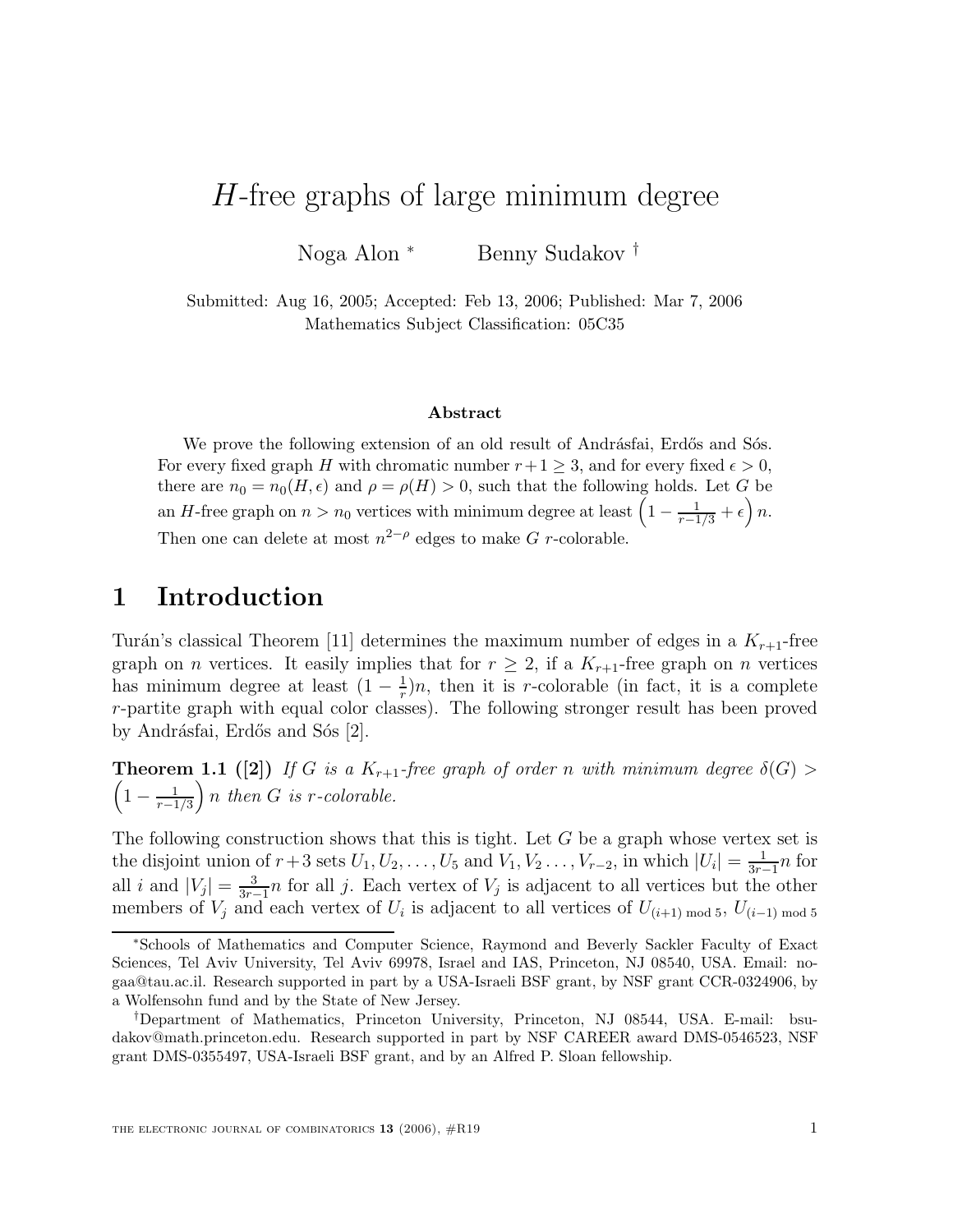and  $\cup_j V_j$ . All vertices in this graph have degree  $\frac{3r-4}{3r-1}n = \left(1 - \frac{1}{r-1/3}\right)$  $\left\{ n \right.$  and it is easy to see that G contains no  $K_{r+1}$ , and is not r-colorable.

Turán's result has been extended by Erdős-Stone [6] and by Erdős-Simonovits [4] showing that for  $r \geq 2$ , for any fixed graph H of chromatic number  $\chi(H) = r + 1$  and for any fixed  $\epsilon > 0$ , any H-free graph on n vertices cannot have more than  $(1 - \frac{1}{r} + \epsilon) {n \choose 2}$ edges provided n is sufficiently large as a function of H and  $\epsilon$ . Moreover, it is known that if an H-free graph on a large number n of vertices has at least  $(1 - \frac{1}{r})(\frac{n}{2})$  edges, then one can delete  $o(n^2)$  of its edges to make it r-colorable.

It therefore seems natural to try to extend Theorem 1.1 from complete graphs  $K_{r+1}$ to general graphs  $H$ . Such an extension for critical graphs, i.e.,  $H$  which have an edge whose removal decreases its chromatic number, has been proved in [5]. In the present short paper we handle the general case. Our main results are the following. Let  $K_{r+1}(t)$ be the complete  $(r + 1)$ -partite graph with t vertices in each vertex class.

**Theorem 1.2** Let  $r \geq 2, t \geq 1$  be integers and let  $\epsilon > 0$ . Then there exist  $n_0 =$  $n_0(r, t, \epsilon)$  such that if G is a  $K_{r+1}(t)$ -free graph of order  $n \geq n_0$  with minimum degree  $\delta(G) \geq \left(1 - \frac{1}{r-1/3} + \epsilon\right)n$ , then one can delete at most  $O\big(n^{2-1/(4r^{2/3}t)}\big)$  edges to make G r-colorable.

**Corollary 1.3** Let H be a fixed graph on h vertices with chromatic number  $r + 1 > 3$ , suppose  $\epsilon > 0$  and let G be an H-free graph of sufficiently large order  $n > n_0(h, \epsilon)$  with minimum degree  $\delta(G) \geq \left(1 - \frac{1}{r-1/3} + \epsilon\right)n$ . Then one can delete at most  $O(n^{2-1/(4r^{2/3}h)})$ edges to make  $G$  r-colorable

As shown by the example above, the fraction  $1 - \frac{1}{r-1/3} = \frac{3r-4}{3r-1}$  is tight in general. It is also not difficult to see that indeed in general some  $O(n^{2-\rho})$  edges have to be deleted to make the graph G r-colorable, though the best possible value of  $\rho = \rho(K_{r+1}(t))$  may well be slightly better than the one we obtain. The problem of determining the behavior of the best possible value of  $\rho$ , as well as that of deciding if the  $\epsilon n$ -term can be replaced by  $O(1)$ , remain open.

A weaker version of Corollary 1.3 is proved in [1], where it is applied to prove the NP-hardness of various edge-deletion problems. This version asserts that there are some  $\gamma = \gamma(H) > 0$  and  $\mu = \mu(H) > 0$  so that the following holds. For any H-free graph G on *n* vertices with minimum degree at least  $(1 - \gamma)n$ , one can delete  $O(n^{2-\mu})$  edges from G to make it r-colorable. Theorem 1.2 supplies the asymptotically best possible value of  $\gamma(K_{r+1}(t))$  for all admissible r and t.

## **2 Proofs**

In this section we prove our main theorem. Let G be a  $K_{r+1}(t)$ -free graph of order n with minimum degree  $\delta(G) \geq \left(1 - \frac{1}{r-1/3} + \epsilon\right)n$ . We assume throughout the proof that n is sufficiently large. We first establish the following weaker bound.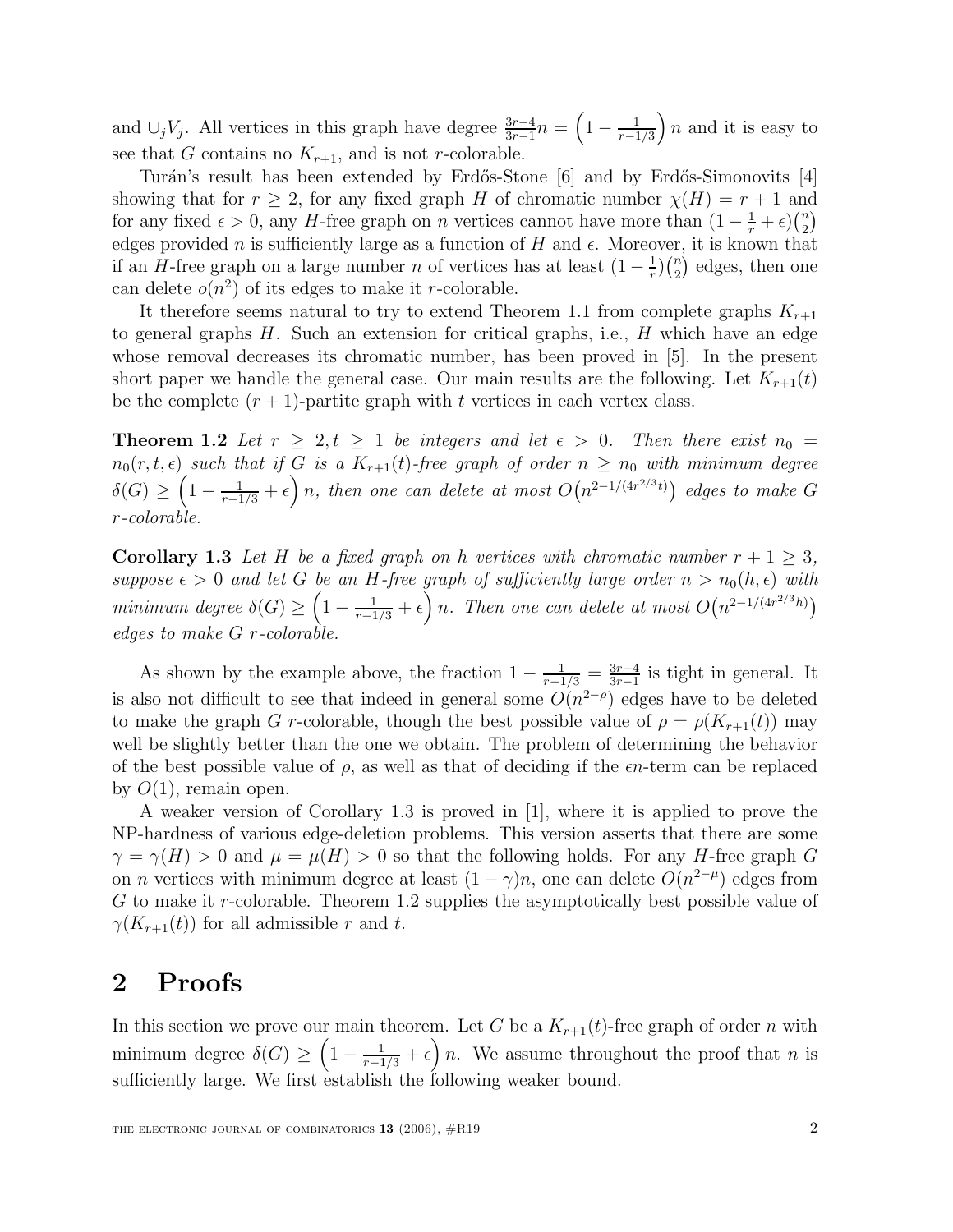**Lemma 2.1** G can be made r-partite by deleting  $o(n^2)$  edges.

The proof of this statement is a standard application of Szemerédi's Regularity Lemma and we refer the interested reader to the comprehensive survey of Komlós and Simonovits [8], which discusses various results proved by this powerful tool.

We start with a few definitions, most of which follow [8]. Let  $G = (V, E)$  be a graph, and let A and B be two disjoint subsets of  $V(G)$ . If A and B are non-empty, define the density of edges between A and B by  $d(A, B) = \frac{e(A, B)}{|A||B|}$ . For  $\gamma > 0$  the pair  $(A, B)$  is called  $\gamma$ -regular if for every  $X \subset A$  and  $Y \subset B$  satisfying  $|X| > \gamma |A|$  and  $|Y| > \gamma |B|$ we have  $|d(X, Y) - d(A, B)| < \gamma$ . An equitable partition of a set V is a partition of V into pairwise disjoint classes  $V_1, \dots, V_k$  of almost equal size, i.e.,  $||V_i| - |V_j|| \leq 1$  for all i, j. An equitable partition of the set of vertices V of G into the classes  $V_1, \dots, V_k$  is called  $\gamma$ -regular if  $|V_i| \leq \gamma |V|$  for every i and all but at most  $\gamma k^2$  of the pairs  $(V_i, V_j)$ are  $\gamma$ -regular. The above partition is called *totally*  $\gamma$ *-regular* if all the pairs  $(V_i, V_j)$  are  $\gamma$ -regular. The following celebrated lemma was proved by Szemerédi in [10].

**Lemma 2.2** For every  $\gamma > 0$  there is an integer  $M(\gamma)$  such that every graph of order  $n > M(\gamma)$  has a  $\gamma$ -regular partition into k classes, where  $k \leq M(\gamma)$ .

In order to apply the Regularity Lemma we need to show the existence of a complete multipartite subgraph in graphs with a totally  $\gamma$ -regular partition. This is established in the following well-known lemma, see, e.g., [8].

**Lemma 2.3** For every  $\eta > 0$  and integers r, t there exist  $0 < \gamma = \gamma(\eta, r, t)$  and  $n_0 =$  $n_0(\eta, r, t)$  with the following property. If G is a graph of order  $n > n_0$  and  $(V_1, \dots, V_{r+1})$ is a totally  $\gamma$ -regular partition of vertices of G such that  $d(V_i, V_j) \geq \eta$  for all  $i < j$ , then G contains a complete  $(r + 1)$ -partite subgraph  $K_{r+1}(t)$  with parts of size t.

**Proof of Lemma 2.1.** We use the Regularity Lemma given in Lemma 2.2. For every constant  $0 < \eta < \epsilon/4$  let  $\gamma = \gamma(\eta, r, t) < \eta^2$  be sufficiently small to guarantee that the assertion of Lemma 2.3 holds. Consider a  $\gamma$ -regular partition  $(U_1, U_2, \ldots, U_k)$  of G. Let G' be a new graph on the vertices  $1 \leq i \leq k$  in which  $(i, j)$  is an edge iff  $(U_i, U_j)$  is a  $\gamma$ -regular pair with density at least  $\eta$ . Since G is a  $K_{r+1}(t)$ -free graph, by Lemma 2.3, G' contains no clique of size  $r + 1$ . Call a vertex of G' good if there are at most  $\eta k$  other vertices j such that the pair  $(U_i, U_j)$  is not  $\gamma$ -regular, otherwise call it bad. Since the number of non-regular pairs is at most  $\gamma {k \choose 2} \leq \eta^2 k^2/2$  we have that all but at most  $\eta k$  vertices are good. By the definition of "good" and by the assumption on the minimum degree of  $G$ , the degree of each good vertex in G' is at least  $\left(1 - \frac{1}{r-1/3} + \epsilon\right)k - 2\eta k - 1$ , since deletion of the edges from non-regular pairs and sparse pairs can decrease the degree by at most  $\eta k$  each and the deletion of edges inside the sets  $U_i$  can decrease it by 1. By deleting all bad vertices we obtain a  $K_{r+1}$ -free graph on at most k vertices with minimum degree at least

$$
\left(1 - \frac{1}{r - 1/3} + \epsilon\right)k - 3\eta k - 1 \ge \left(1 - \frac{1}{r - 1/3} + \epsilon\right)k - 4\eta k > \left(1 - \frac{1}{r - 1/3}\right)k.
$$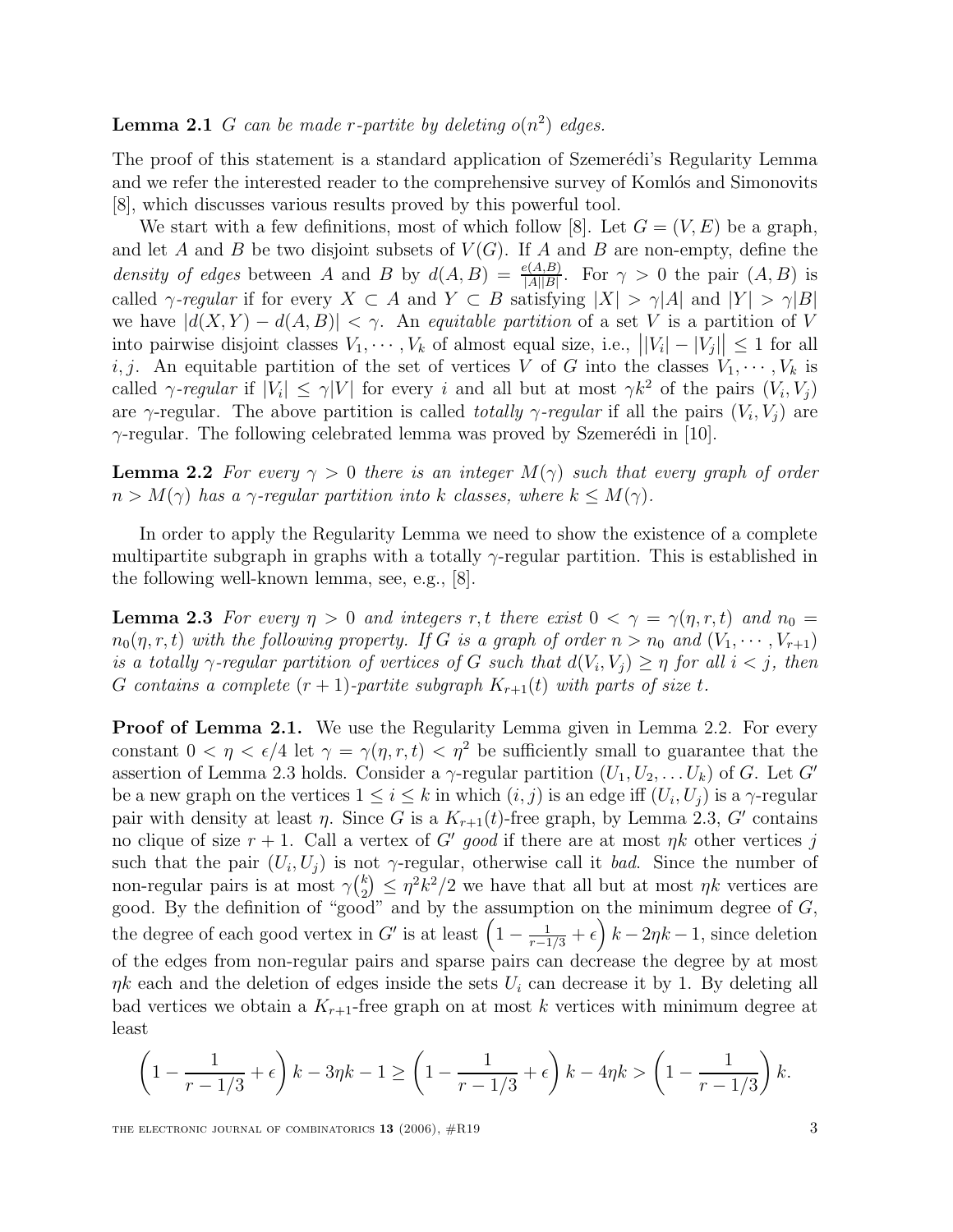Therefore, by the result of Andrásfai, Erdős and Sós [2] mentioned as Theorem 1.1 in the introduction, this graph is  $r$ -partite. This implies that to make  $G$   $r$ -partite it suffices to delete at most  $\gamma n^2 + \eta n^2 + (\eta n) \cdot n + k \cdot (n/k)^2 \leq 3\eta n^2 + n^2/k = o(n^2)$  edges.

Consider a partition  $(V_1,\ldots,V_r)$  of the vertices of G into r parts which maximizes the number of crossing edges between the parts. Then for every  $x \in V_i$  and  $j \neq i$  the number of neighbors of x in  $V_i$  is at most the number of its neighbors in  $V_j$ , as otherwise by shifting x to  $V_i$  we increase the number of crossing edges. By the above discussion, we have that this partition satisfies that  $\sum_i e(V_i) = o(n^2)$ . Call a vertex x of G typical if  $x \in V_i$  has at most  $\epsilon n/2$  neighbors in  $V_i$ . Note that there are at most  $o(n)$  non-typical vertices in  $G$  and, in particular, every part  $V_i$  contains a typical vertex. By definition, the degree of this vertex outside  $V_i$  is at least  $\left(\frac{3r-4}{3r-1} + \epsilon\right)n - \epsilon n/2 = \left(\frac{3r-4}{3r-1} + \epsilon/2\right)n$  and at most  $n - |V_i|$ . Therefore, for all  $1 \leq i \leq r$ 

$$
|V_i| \le n - \left(\frac{3r - 4}{3r - 1} + \epsilon/2\right)n = \left(\frac{3}{3r - 1} - \epsilon/2\right)n
$$
  
\n
$$
|V_i| \ge n - \sum_{j \ne i} |V_j| \ge n - (r - 1)\left(\frac{3}{3r - 1} - \epsilon/2\right)n \ge \left(\frac{2}{3r - 1} + \epsilon/2\right)n.
$$
\n(1)

Our next lemma reduces further the possible number of non-typical vertices in G.

**Lemma 2.4** Each  $V_i$  contains at most  $O(1)$  non-typical vertices.

To prove this statement we need the following two claims.

**Claim 2.5** Let  $y_1, \ldots, y_k$  be an arbitrary set of  $k \leq r-1$  typical vertices outside  $V_j$ , such that each  $y_i$  belongs to a different part of the partition. Then  $V_j$  contains at least  $\frac{2}{3r-1}n$ vertices adjacent to all vertices  $y_i$ .

**Proof.** It is enough to prove this statement for  $k = r - 1$ , since the addition of  $r - 1 - k$ typical vertices  $y_i$  from the remaining parts can only decrease the size of the common neighborhood. Thus, without loss of generality, we assume that  $V_i = V_r$  and  $y_i \in V_i$ ,  $1 \leq$  $i \leq r-1$ . Since every  $y_i$  is a typical vertex it has at most  $\epsilon n/2$  neighbors in  $V_i$  and hence at most  $\epsilon n/2+(n-|V_i|-|V_r|)$  neighbors outside  $V_r$ . This implies that the number of neighbors of  $y_i$  in  $V_r$  is at least

$$
d_{V_r}(y_i) \geq d(y_i) - ((1 + \epsilon/2)n - |V_i| - |V_r|)
$$
  
\n
$$
\geq \left(\frac{3r - 4}{3r - 1} + \epsilon\right)n - ((1 + \epsilon/2)n - |V_i| - |V_r|)
$$
  
\n
$$
> |V_r| + |V_i| - \frac{3}{3r - 1}n
$$

By definition, there are at most  $|V_r| - d_{V_r}(y_i) < \frac{3}{3r-1}n - |V_i|$  non-neighbors of  $y_i$  in  $V_r$ . Delete from  $V_r$  any vertex, which is not a neighbor of either  $y_1, y_2, \ldots, y_{r-1}$ . The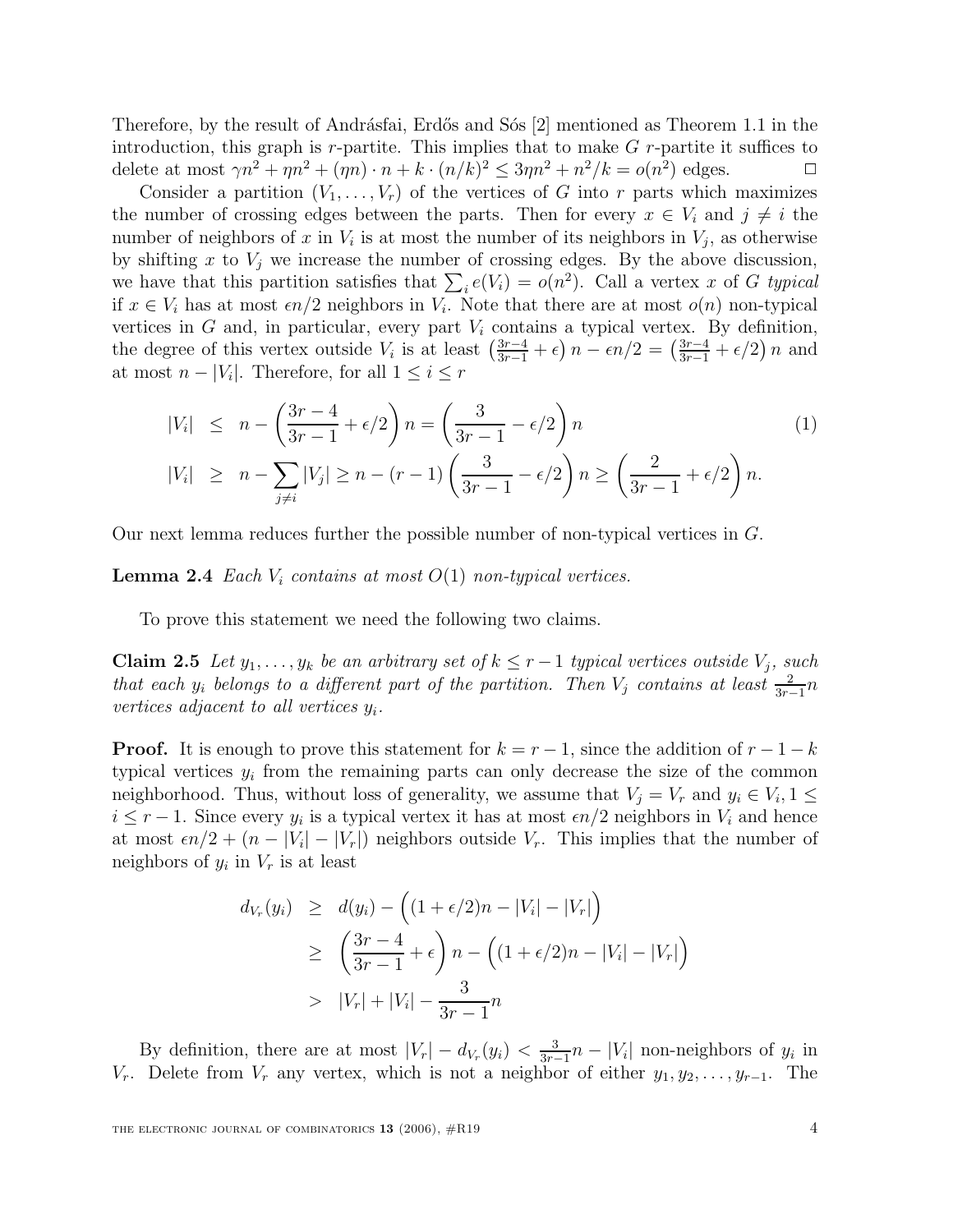remaining set is adjacent to every vertex  $y_i$  and has size at least

$$
|V_r| - \sum_{i} (|V_r| - d_{V_r}(y_i)) > |V_r| - \sum_{i \le r-1} \left( \frac{3}{3r - 1} n - |V_i| \right)
$$
  
= 
$$
\sum_{i=1}^r |V_i| - (r - 1) \frac{3}{3r - 1} n
$$
  
= 
$$
n - \frac{3r - 3}{3r - 1} n = \frac{2}{3r - 1} n.
$$

**Claim 2.6** For every non-typical vertex  $x \in V_i$  there are at least  $(\epsilon n/3)^r$  cliques  $y_1, \ldots, y_r$ of size r such that  $y_j \in V_j$  for all  $1 \leq j \leq r$  and all vertices  $y_j$  are adjacent to x.

**Proof.** Without loss of generality let  $i = 1$  and let  $x \in V_1$  be a non-typical vertex. Since for every  $j \neq 1$  the number of neighbors of x in  $V_j$  is at least as large as the number of its neighbors in  $V_1$  we have that

$$
d_{V_j}(x) \ge \frac{d_{V_j}(x) + d_{V_1}(x)}{2} \ge \frac{1}{2} \left( \left( \frac{3r - 4}{3r - 1} + \epsilon \right) n - (r - 2) \max_i |V_i| \right)
$$
  
> 
$$
\frac{1}{2} \left( \left( \frac{3r - 4}{3r - 1} + \epsilon \right) n - (r - 2) \frac{3}{3r - 1} n \right)
$$
  
= 
$$
\left( \frac{1}{3r - 1} + \epsilon/2 \right) n.
$$

To construct the r-cliques satisfying the assertion of the claim, first observe, that since x is non-typical it has at least  $\epsilon n/2$  neighbors in  $V_1$  and at least  $\epsilon n/2 - o(n) > \epsilon n/3$  of these neighbors are typical. Choose  $y_1$  to be an arbitrary typical neighbor of x in  $V_1$  and continue. Suppose at step  $1 \leq k \leq r-1$  we already have a k-clique  $y_1, \ldots, y_k$  such that  $y_i \in V_i$  for all i and all vertices  $y_i$  are adjacent to x. Let  $U_{k+1}$  be the set of common neighbors of  $y_1, \ldots, y_k$  in  $V_{k+1}$ . Then, by the previous claim we have that  $|U_{k+1}| \geq \frac{2}{3r-1}n$ . Therefore, there are at least

$$
d_{V_{k+1}}(x) + |U_{k+1}| - |V_{k+1}| \ge \left(\frac{1}{3r-1} + \epsilon/2\right)n + \frac{2}{3r-1}n - \frac{3}{3r-1}n = \epsilon n/2
$$

common neighbors of the vertices  $y_i$  and x in  $V_{k+1}$ . Moreover, at least  $\epsilon n/2-o(n) > \epsilon n/3$ of them are typical and we can choose  $y_{k+1}$  to be any of them. Therefore at the end of the process we indeed obtained at least  $(\epsilon n/3)^r$  r-cliques with the desired property.  $\Box$ 

**Proof of Lemma 2.4.** Suppose that the number of non-typical vertices in  $V_i$  is at least  $t(3/\epsilon)^r$ . Consider an auxiliary bipartite graph F with parts  $W_1, W_2$ , where  $W_1$  is the set of some  $s = t(3/\epsilon)^r$  non-typical vertices in  $V_i$ ,  $W_2$  is the family of all  $n^r$  r-element subsets of  $V(G)$  such that  $x \in W_1$  is adjacent to the subset Y from  $W_2$  iff Y is an r-clique in

 $\Box$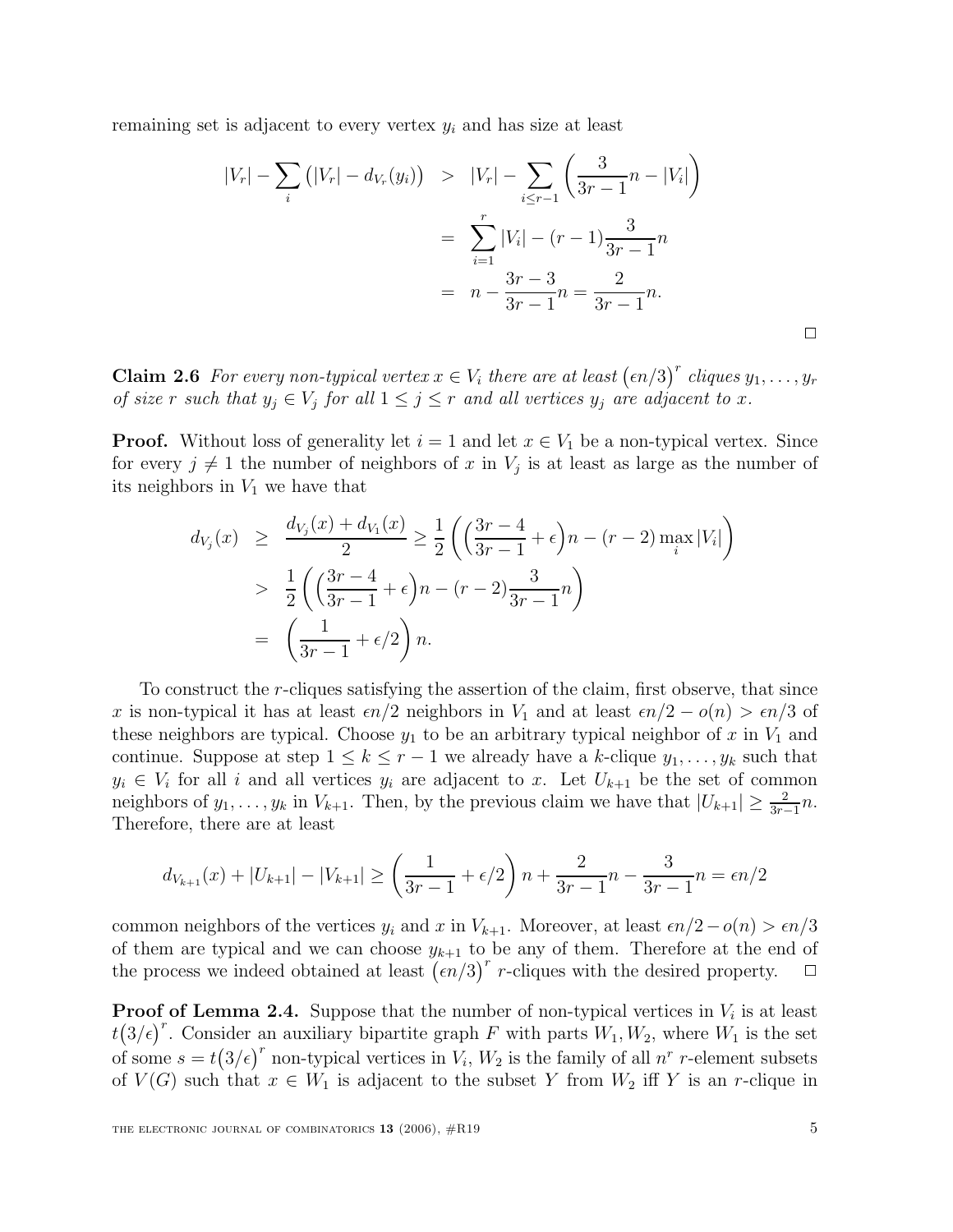G with exactly one vertex in every  $V_i$  and all vertices of Y are adjacent to x. By the previous claim, F has at least  $e(F) \ge s(\epsilon n/3)^r = tn^r$  edges and therefore the average degree of a vertex in  $W_2$  is at least  $d_{av} = e(F)/|W_2| = e(F)/n^r \geq t$ . By the convexity of the function  $f(z) = \binom{z}{t}$ , we can find t vertices  $x_1, \ldots, x_t$  in  $W_1$  such that the number of their common neighbors in  $W_2$  is at least

$$
m \ge \frac{\sum_{Y \in W_2} {d(Y) \choose t}}{\binom{s}{t}} \ge n^r \frac{\binom{d_{av}}{t}}{s^t} = \Omega(n^r).
$$

Thus we proved that G contains t vertices  $X = \{x_1, \ldots, x_t\}$  and a family of r-cliques C of size  $m = \Omega(n^r)$  such that every clique in C is adjacent to all vertices in X. Next we need the following well-known lemma which appears first implicitly in Erdős [3] (see also, e.g., [7]). It states that if an r-uniform hypergraph on n vertices has  $m = \Omega(n^r)$  edges, then it contains a complete r-partite r-uniform hypergraph with parts of size  $t$ . By applying this statement to C, we conclude that there are r disjoint set of vertices  $A_1, \ldots, A_r$  each of size t such that every r-tuple  $a_1, \ldots, a_r$  with  $a_i \in A_i$  forms a clique which is adjacent to all vertices in X. The restriction of G to  $X, A_1, \ldots, A_r$  forms a complete  $(r+1)$ -partite graph with parts of size t each. This contradiction shows that there are less than  $t(3/\epsilon)^r = O(1)$ non-typical vertices in  $V_i$  and completes the proof of the lemma.  $\Box$ 

**Lemma 2.7** Let s be a fixed integer and let  $U_1, \ldots, U_k$  be subsets of typical vertices of sizes  $|U_1| = 2s$  and  $|U_2| = \ldots = |U_k| = s$ , which belong to k different parts of the partition of G. Without loss of generality, suppose that  $U_i \subset V_i$  and let  $U = \bigcup_{i=1}^k U_i$  and  $W = \bigcup_{j>k} V_j$ . Then G contains a complete bipartite graph with parts  $U' \subset U$  and  $W' \subset W$  such that  $|U'| \geq (k + \frac{3(r-k)-2}{3(r-k)})$  $\Big\}$  s and  $|W'| = \Omega(n)$ .

**Proof.** Since every typical vertex  $x \in V_i$  has  $d_{V_i}(x) \leq \epsilon n/2$ , we obtain that the number of its neighbors in  $W$  is at least

$$
d_W(x) \ge d(v) - d_{V_i}(x) - \sum_{j \le k, j \ne i} |V_j|
$$
  
\n
$$
\ge d(v) - \epsilon n/2 + |V_i| - \sum_{j \le k} |V_j|
$$
  
\n
$$
\ge \left(\frac{3r - 4}{3r - 1} + \epsilon\right) n - \epsilon n/2 + |V_i| - (n - |W|)
$$
  
\n
$$
\ge |W| + |V_i| - \frac{3}{3r - 1}n.
$$

Note that  $|W| + \sum_{i=1}^{k} |V_i| = n$  and also by (1) we have  $|W| = \sum_{j>k} |V_j| \le (r - k) \frac{3}{3r-1} n$ and  $|V_1| \ge (\frac{2}{3r-1} + \epsilon/2)n$ . All these facts together give the following estimate on the number of edges between  $U$  and  $W$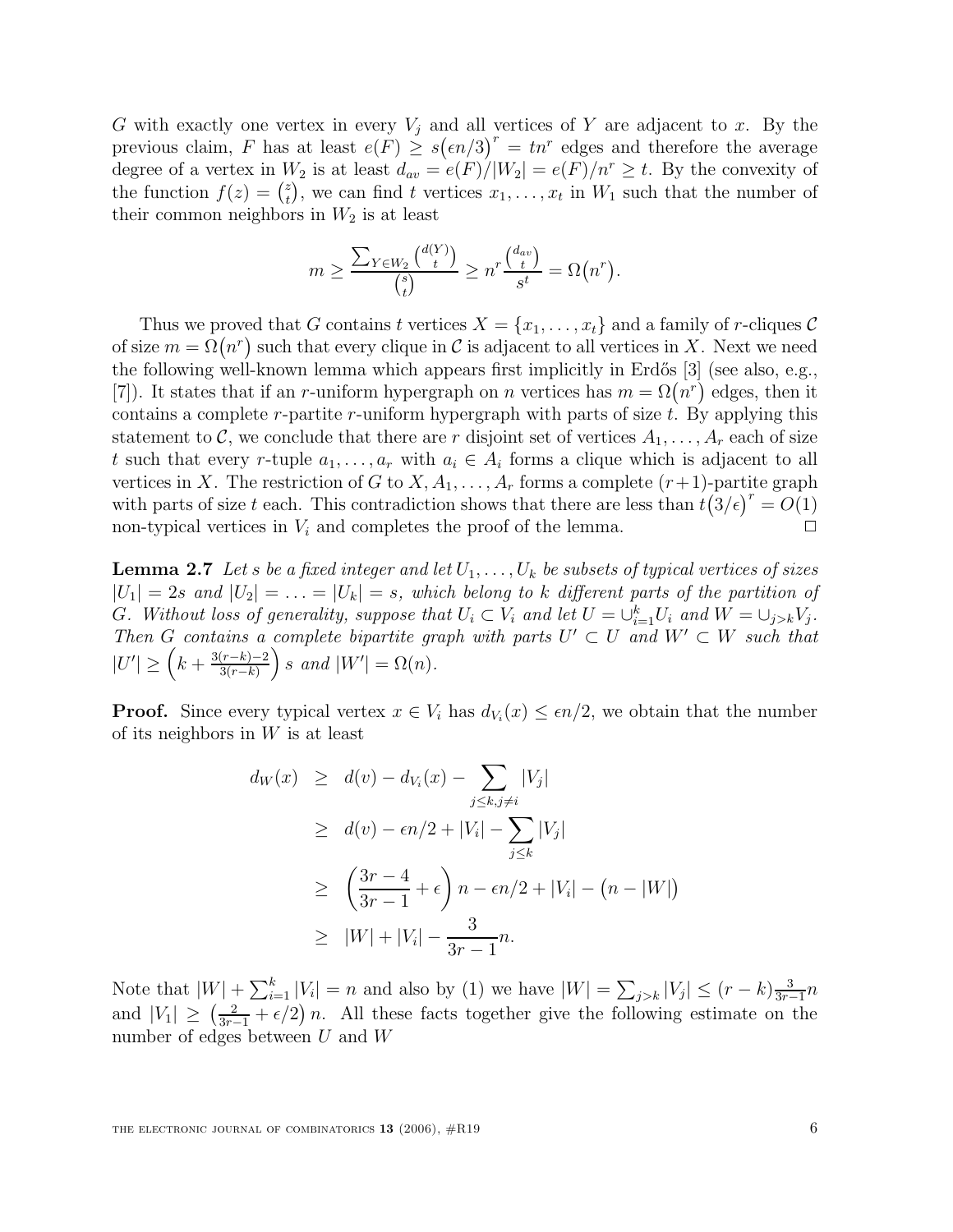$$
e(U, W) = \sum_{x \in U} d_W(x) = \sum_{i=1}^k \sum_{x \in U_i} d_W(x) \ge \sum_{i=1}^k \left( |W| + |V_i| - \frac{3}{3r - 1}n \right) |U_i|
$$
  
\n
$$
= \left( (k+1)|W| + |V_1| + \sum_{i=1}^k |V_i| - (k+1)\frac{3}{3r - 1}n \right) s
$$
  
\n
$$
\ge \left( k|W| + \left( \frac{2}{3r - 1} + \epsilon/2 \right) n + \left( |W| + \sum_{i=1}^k |V_i| \right) - \frac{3k + 3}{3r - 1}n \right) s
$$
  
\n
$$
= \left( k|W| + \epsilon n/2 + \frac{3(r - k) - 2}{3r - 1}n \right) s
$$
  
\n
$$
\ge \left( k + \frac{3(r - k) - 2}{3(r - k)} \right) |W|s + \Omega(n).
$$

Since U has constant size and  $d_U(y) \leq |U|$  for all  $y \in W$ , we conclude that there are at least

$$
\frac{e(U, W) - (k + \frac{3(r-k)-2}{3(r-k)})s \cdot |W|}{|U|} = \Omega(n)
$$

vertices in W whose degree in U is larger than  $\left(k + \frac{3(r-k)-2}{3(r-k)}\right)$  $\int s$ . To complete the proof, note that the number of subsets of  $U$  is also bounded by a constant and therefore at least  $\Omega(n)$  such vertices will have the same set of neighbors U' in U.

Finally we need the following simple estimate.

**Lemma 2.8** For all integers  $r \geq 2$  we have the following inequality

$$
\frac{1}{3} \cdot \frac{4}{6} \cdots \frac{3r-5}{3r-3} > \frac{1}{4r^{2/3}}.
$$

**Proof.** Let  $x = \prod_{j=2}^{r-1} \frac{3j-2}{3j}$ ,  $y = \prod_{j=2}^{r-1} \frac{3j-3}{3j-1}$  and let  $z = \prod_{j=2}^{r-1} \frac{3j-4}{3j-2}$ . Since  $\frac{3j-2}{3j} > \frac{3j-3}{3j-1} >$  $\frac{3j-4}{3j-2}$  and all three products have the same number of terms we have that  $x>y>z$ . Therefore

$$
x^3 > zyx = \frac{2}{4} \cdot \frac{3}{5} \cdot \frac{4}{6} \cdot \dots \cdot \frac{3r-7}{3r-5} \cdot \frac{3r-6}{3r-4} \cdot \frac{3r-5}{3r-3} = \frac{2 \cdot 3}{(3r-4)(3r-3)} > \frac{2}{3r^2}.
$$

This implies the assertion of the lemma, since  $\frac{1}{3} \cdot \frac{4}{6} \cdots \frac{3r-5}{3r-3} = x/3 > \frac{1}{3} \left(\frac{2}{3r^2}\right)^{1/3} > \frac{1}{4r^{2/3}}$ .  $\Box$ 

Having finished all the necessary preparations, we are now ready to complete the proof of Theorem 1.2. Without loss of generality, suppose that  $V_1$  spans at least  $2n^{2-1/(4r^{2/3}t)}$ edges. By Lemma 2.4, only at most  $O(n)$  of these edges are incident to non-typical vertices. Therefore the set of typical vertices in  $V_1$  spans at least  $n^{2-1/(4r^{2/3}t)}$  edges. By the well known result of Kövari, Sós and Turán [9] about the Turán numbers of bipartite graphs,  $V_1$ contains a complete bipartite graph  $H_1$  with parts  $(A, B)$  of size  $|A| = |B| = s_1 = 4r^{2/3}t$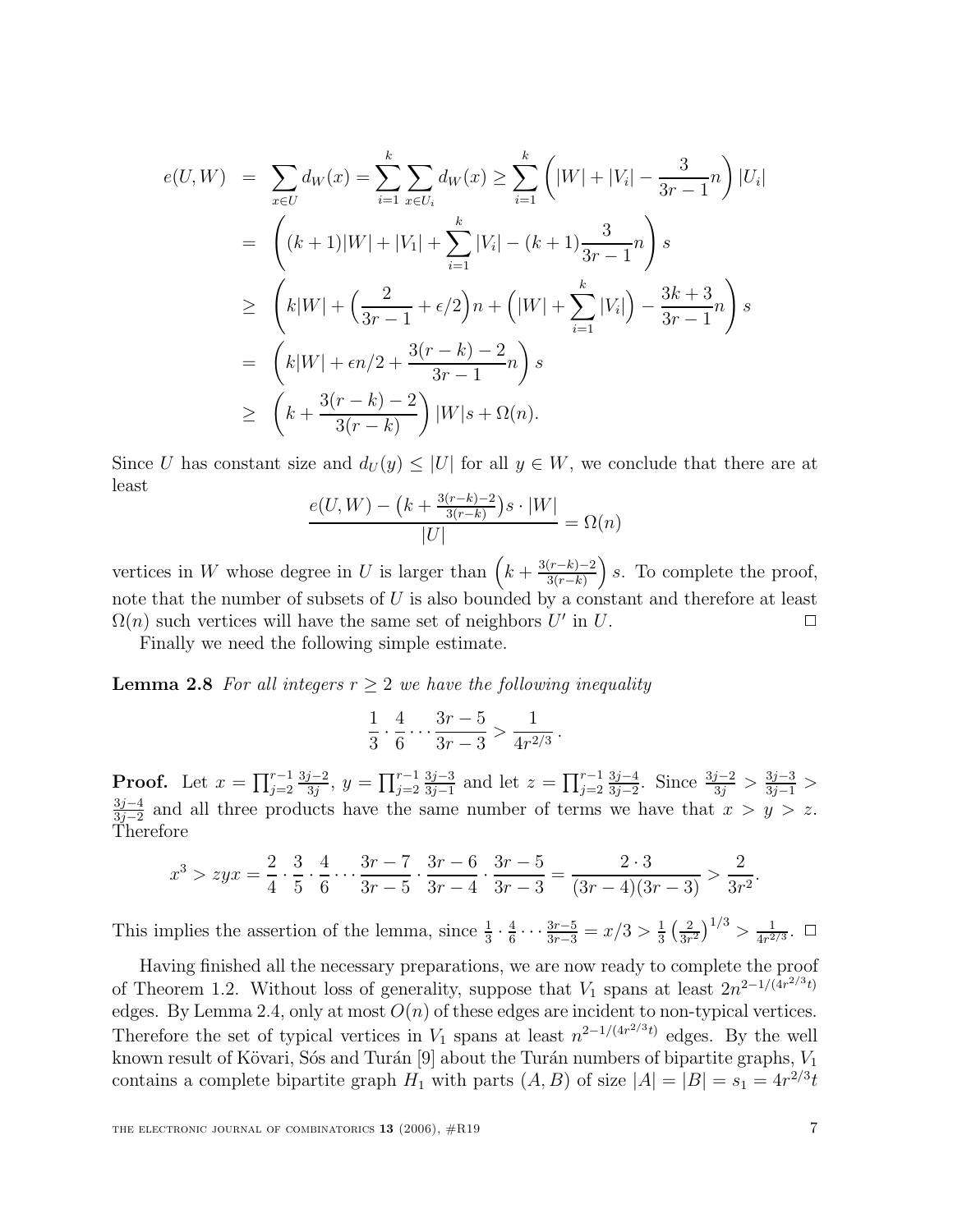all of whose vertices are typical. If there are at least  $s_2 = \frac{3r-5}{3r-3} s_1$  typical vertices in one of the remaining parts  $V_2,\ldots,V_r$  which are adjacent to two subsets  $A'\subset A, B'\subset B$  of size  $s_2$  then we add them to  $(A', B')$  to form a complete 3-partite graph  $H_2$  with parts of sizes  $s_2$  and continue.

Suppose that at step  $1 \leq k \leq r-1$  we have a complete  $k+1$ -partite graph  $H_k$  with parts  $(A, B, U_2, \ldots, U_k)$  of size  $s_k$  each, all of whose vertices are typical and  $A, B \subset V_1$ . Without loss of generality we can assume that  $U_i \subset V_i$  for all  $2 \leq i \leq k$ . Put  $U_1 = A \cup B$ and let  $U = \bigcup_{i=1}^k U_k$  and  $W = \bigcup_{j>k} V_j$ . Then, by Lemma 2.7, G contains a complete bipartite subgraph with parts  $(U', W')$  such that  $U' \subset U, |U'| \geq (k + \frac{3(r-k)-2}{3(r-k)})$  $s_k$  and  $W' \subset W, |W'| \geq \Omega(n)$ . Note that, since all parts of  $H_k$  have size  $s_k$ , we have that all intersections  $U' \cap A$ ,  $U' \cap B$  or  $U' \cap U_i$ ,  $2 \leq i \leq k$  have size at least  $|U'| - ks_k \geq \frac{3(r-k)-2}{3(r-k)}s_k =$  $s_{k+1}$ . Also, since  $|W'| \geq \Omega(n)$  and there are at most  $O(1)$  non-typical vertices, there exists an index  $j > k$  such that  $\hat{W}' \cap V_j$  contains at least  $s_{k+1}$  typical vertices. Let  $U'_{k+1}$  be some set of  $s_{k+1}$  typical vertices from  $W' \cap V_j$ . Choose subsets  $A' \subset U' \cap A, B' \subset U' \cap B$  and  $U_i' \subset U' \cap U_i, i \leq k$  all of size  $s_{k+1}$ . Then  $(A, B, U_2, \ldots, U_{k+1})$  form a complete  $k+1$ -partite graph  $H_{k+1}$  with parts of size  $s_{k+1}$  all of whose vertices are typical.

Continuing the above process  $r - 1$  steps we obtain a complete  $(r + 1)$ -partite graph with parts of sizes

$$
s_r = \frac{1}{3}s_{r-1} = \frac{1}{3} \cdot \frac{4}{6}s_{r-2} = \ldots = \frac{1}{3} \cdot \frac{4}{6} \cdots \frac{3r-5}{3r-3}s_1 > \frac{s_1}{4r^{2/3}} = t.
$$

This contradicts our assumption that G is  $K_{r+1}(t)$ -free and shows that every  $V_i$  spans at most  $O(n^{2-1/(4r^{2/3}t)})$  edges. Therefore the number of edges we need to delete to make G *r*-partite is bounded by  $\sum_i e(V_i) \leq O(n^{2-1/(4r^{2/3}t)})$ . This completes the proof of Theorem  $1.2.$ 

**Acknowledgment.** We would like to thank Asaf Shapira for helpful discussions.

#### **References**

- [1] N. Alon, A. Shapira and B. Sudakov, Additive approximation for Edge-deletion problems, Proc.  $46^{th}$  IEEE FOCS, IEEE  $(2005)$ ,  $419-428$ .
- [2] B. Andrásfai, P. Erdős and V. Sós, On the connection between chromatic number, maximal clique and minimal degree of a graph, *Discrete Math.* 8 (1974), 205–218.
- [3] P. Erdős, On extremal problems of graphs and generalized graphs, *Israel J. Math.* 2 (1964), 183–190.
- [4] P. Erdős and M. Simonovits, A limit theorem in graph theory, Studia Sci. Math. Hungar 1 (1966), 51–57.
- [5] P. Erdős and M. Simonovits, On a valence problem in extremal graph theory, *Discrete* Math. 5 (1973), 323–334.